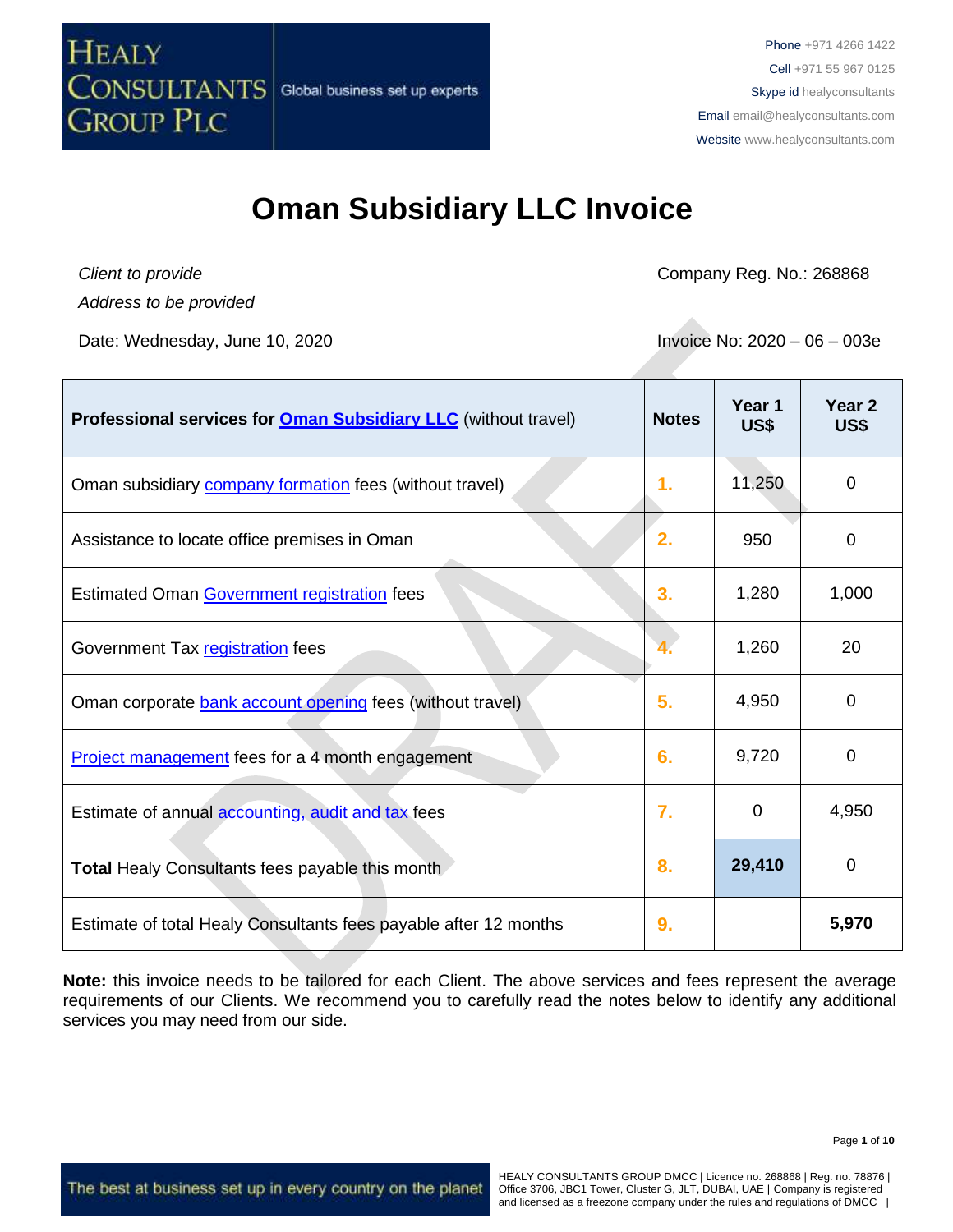

### *Notes to invoice above*

**CONSULTANTS** 

**GROUP PLC** 

**HEALY** 

**1.** Healy Consultants Group PLC fees to efficiently and effectively complete Oman company registration within 6 [weeks](http://www.healyconsultants.com/oman-company-registration/fees-timelines/#timelines) including **i**) choosing the optimum regulatory license for our Client's business activities; **ii**) reserving a company name with [The Ministry of Industry and Commerce;](http://www.mocioman.gov.om/?lang=en-US) **iii)** settlement of our accountant and lawyer fees and **iv)** preparing a high quality company incorporation application for [The Ministry of](http://www.mocioman.gov.om/?lang=en-US)  [Industry and Commerce](http://www.mocioman.gov.om/?lang=en-US) and local Omani municipality;

All [engagement fees](http://www.healyconsultants.com/company-registration-fees/) (click link) are agreed and paid up front and agree to the fees published on our country web pages. Consequently, there are no hidden fees, surprises or ambushes throughout the engagement. All engagement deadlines are agreed up front in the form of a [detailed project plan,](http://www.healyconsultants.com/index-important-links/example-project-plan/) mapping out [deliverables](http://www.healyconsultants.com/deliverables-to-our-clients/) by week throughout the engagement term;

Global business set up experts



Every week during the engagement, Healy Consultants Group PLC will email our Client a [detailed](http://www.healyconsultants.com/index-important-links/weekly-engagement-status-email/) status [update.](http://www.healyconsultants.com/index-important-links/weekly-engagement-status-email/) Our Client is immediately informed of engagement problems together with solutions. Your dedicated engagement manager is reachable by phone, Skype, live chat and email and will communicate in your preferred language;

- **2.** Before company incorporation is complete, the Oman Government must review and approve a lease agreement for office premises. If your Firm requires this service from Healy Consultants Group PLC, our one-time fee amounts to US\$950. The monthly rent thereafter will be paid independently and directly to the landlord by our Client. An estimate of such a rental for a space of 10 sqm for one employee is US\$1,700 per month;
- **3.** This fee is an estimate of government costs payable during your Firm's engagement. For transparency purposes, all government fee payments will be supported by original receipts and invoices. Examples of government costs include **i)** choosing the optimum regulatory license for our Client's business activities **ii)** reserving a company name with [The Ministry of Industry and Commerce](http://www.mocioman.gov.om/?lang=en-US) (MOCI) and **iv)** preparing a high quality company incorporation application for [MOCI.](http://www.mocioman.gov.om/?lang=en-US)

Following engagement completion, Healy Consultants Group PLC will refund our Client any excess of funds received over actual Government costs paid;

- **4.** In accordance with [The Law of Income Tax in Oman via Sultani Decree No. 47 of 1981](http://www.taxoman.gov.om/companies%20law%20in%20English.pdf) each Omani entity must register for corporate tax at the [Ministry of Finance in Oman;](http://www.taxoman.gov.om/company_tax.html#main-page)
- **5.** Healy Consultants Group PLC will be pleased to open [an Oman corporate bank account](http://www.healyconsultants.com/international-banking/) without our Client travelling. To secure multi-currency corporate bank account approvals for our Client's company, Healy Consultants Group PLC strategy is as follows;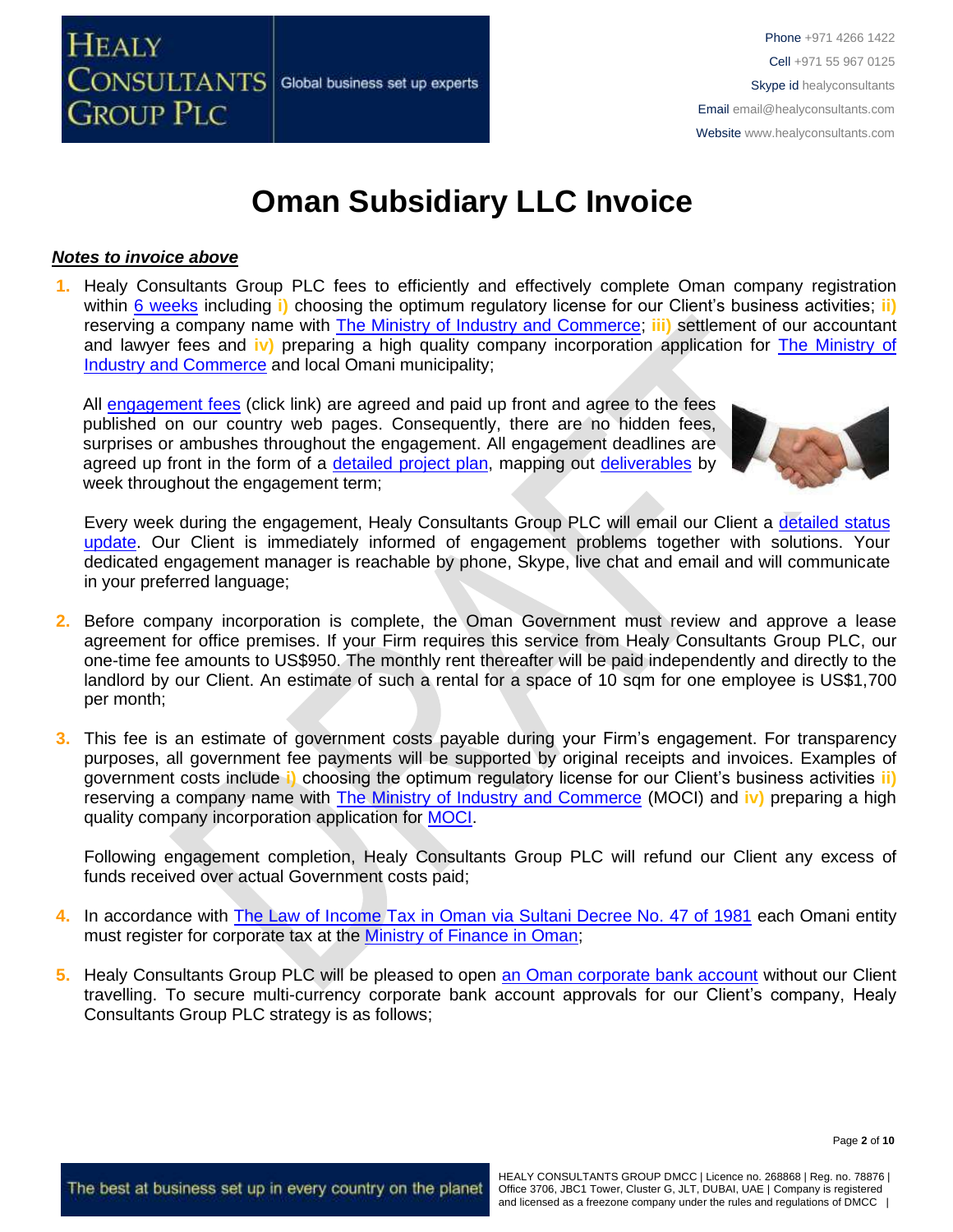

- ✓ Healy Consultants Group PLC will prepare a quality business plan for our Client's review and approval then use the same to **i)** secure multiple banks' confirmation they welcome a formal application from our Client's business and **ii)** maximize the probability of successful multi-currency corporate bank account approvals;
- $\checkmark$  At the time of company incorporation, we recommend to keep [the corporate structure simple](https://www.healyconsultants.com/about-us/complex-client-engagements/simplify-business-setup/) (click link), by appointing our Client as sole member, foreign director and bank signatory of the company;
- ✓ Our Client to timely travel to meet multiple local banks, if their Compliance Departments require the same before releasing multiple multi-currency corporate bank accounts numbers;
- Before, during and after bank meetings, the bank's In-house Legal and Compliance Department may revert multiple times for additional documentation and information from **i)** Healy Consultants Group PLC **ii)** the UBO and **iii)** our Client's existing businesses;
- ✓ If some banks decline to board our Client's company, Healy Consultants Group PLC will immediately inform our Client and action backup banking solutions;
- ✓ All going well in an average of 3 months following application submission, Healy Consultants Group PLC secures multiple multi-currency corporate bank account numbers for the company;
- ✓ Thereafter, Healy Consultants Group PLC or the banks will courier mails and e-banking to our Client, whom we will assist to then activate the online facilities of the bank account;
- ✓ Affter corporate bank account numbers are secured and if required, Healy Consultants Group PLC to assist our Client to appoint more new members and directors. However, the banks will usually only approve them as bank signatories after a face to face meeting and review and approval of a bank signatory application;

For each bank, our Firm will prepare a quality tailored business plan; to optimize the probability of corporate bank account approval. Each corporate bank account opening fee is US\$4,950 [\(click link\).](https://www.healyconsultants.com/global-corporate-banking-for-resident-company/) It is a time-consuming task; Healy Consultants Group PLC will shelter our Client from the administrative challenges. As you can appreciate, it is a difficult task to obtain bank account approval through newly formed companies when shareholders, directors and bank signatories reside overseas;

Because of the nationality of the UBO and depending on the nature and value of the company assets and transactions, it is wise to expect that **i)** corporate bank account approvals will take an average of three months from the date of the company registration and receipt of all KYC documentation and **ii)** some banks will request the bank signatory and directors AND its' UBO to travel for a one hour interview with their bank officer, before bank account opening. Refer to the notes below for more detailed important information about each corporate bank account opening procedures and requirements;

Page **3** of **10**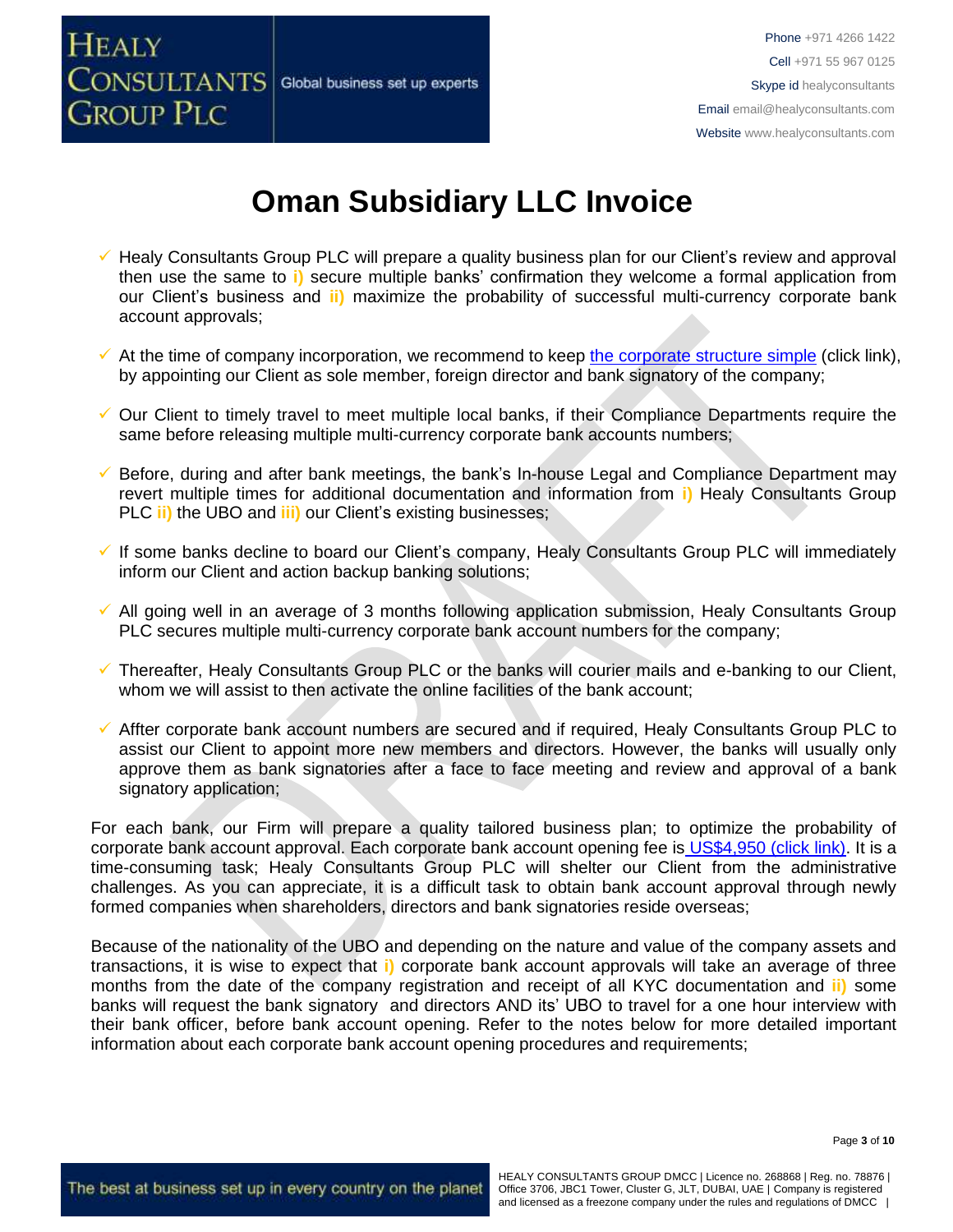

While Healy Consultants Group PLC will be glad to assist our Client to open multiple corporate bank accounts, it is challenging and time consuming to open corporate bank accounts for businesses when their shareholders, directors and bank signatories do not live in the country where the bank account is being applied for. Consequently, it will take us an average of [twelve weeks](http://www.healyconsultants.com/international-banking/bitcoin-business-bank-account/) to open each corporate bank account, counting from receipt of all required KYC documentation. Healy Consultants Group PLC will prepare a business plan for the bank to optimize the probability of corporate bank account approval;

During the corporate bank account opening process, it is common for each bank's in-house Legal and Compliance Department to request additional [due diligence](http://www.healyconsultants.com/due-diligence/) documents from potential customers including but not limited to **i)** regulatory licenses **ii)** proof of business globally and in home country including evidence of contracts, invoices and agreements with local Clients and **iii)** additional KYC information on our Client's business and place of residency, including nature and volume of transactions. We assume our Client will timely provide this information;

Because global interest rates are low, international banks make little profits from current accounts. Consequently, international banks appetite for new multi-currency corporate bank account opening applications is low. Consequently, global banks are more likely to reject new multi-currency corporate bank account opening applications. Because of the above, customer demand for new corporate bank accounts is very high. Consequently, international banks choose vanilla customers that tick all the boxes of a low risk Client. For example, most banks will only welcome multi-currency corporate bank account opening applications from a company or a company registered in the same country, with local staff and office premises;

When dealing with international banks, the front office bank officer (Relationship Manager) is willing to help Healy Consultants Group PLC and our multi-national Clients. The realistic role of this bank officer is to collect information and ensure an accurate and complete multi-currency corporate bank account opening application is submitted to the bank in-house Legal and Compliance Department. Unfortunately, the bank in-house Legal and Compliance Department has ultimate power of approval over new multicurrency corporate bank account applications. This Department is extremely risk adverse and often lacks commercial reality. Furthermore, the in-house Legal and Compliance Department does not speak to customers nor to Healy Consultants Group PLC. All communications must go through the front office bank officer. Consequently, quality Clients do not get a chance to communicate directly with the bank decision makers – a chance to properly explain their business and the risks the bank perceives;





Page **4** of **10**

The best at business set up in every country on the planet

Standard<br>Chartered

HEALY CONSULTANTS GROUP DMCC | Licence no. 268868 | Reg. no. 78876 | Office 3706, JBC1 Tower, Cluster G, JLT, DUBAI, UAE | Company is registered and licensed as a freezone company under the rules and regulations of DMCC |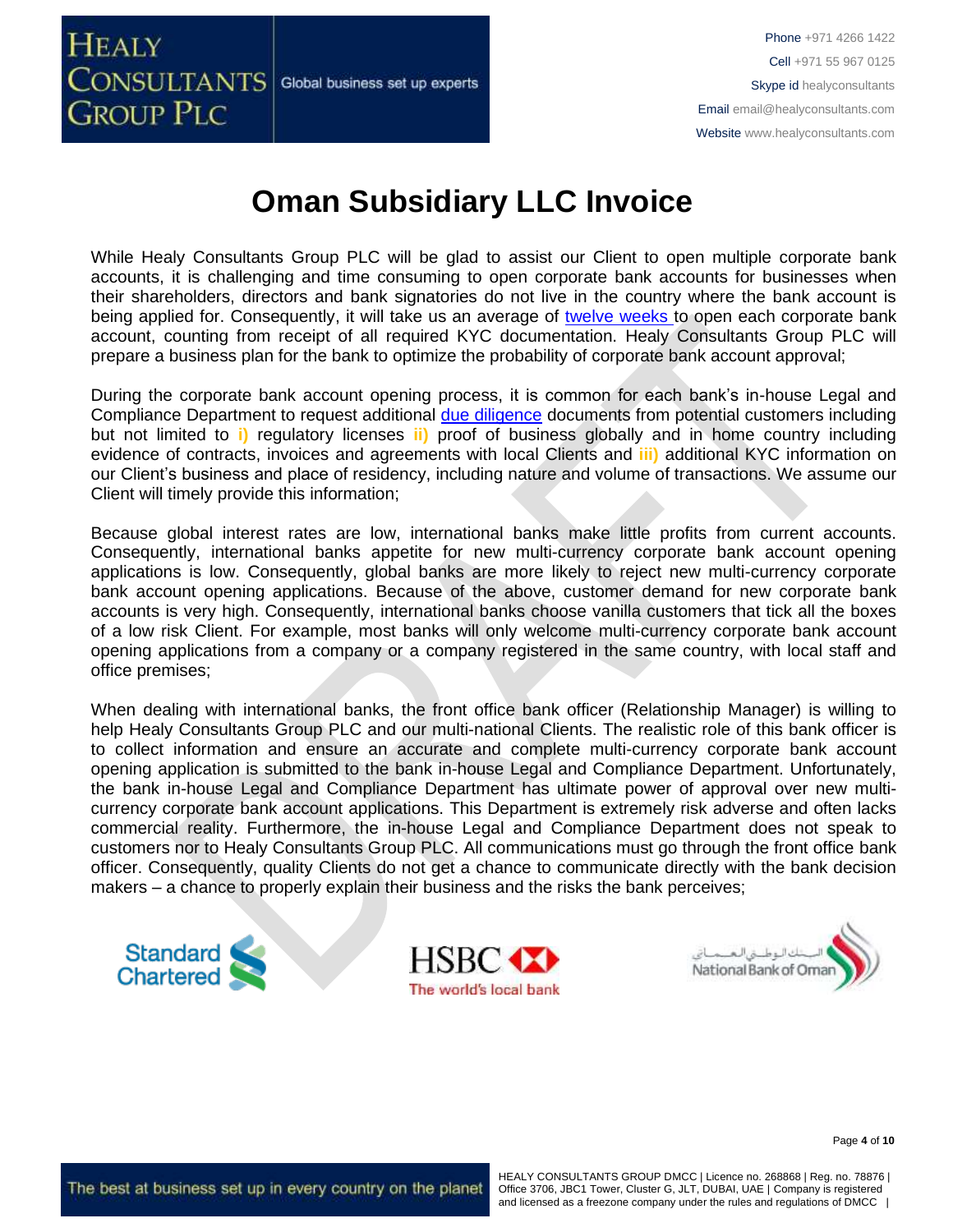

Global banks enjoy ultimate power of approval of corporate bank account applications. Consequently, guaranteed success is outside of Healy Consultants Group PLC control. What is inside our control is the preparation and submission of a high quality bank application that maximizes the likelihood of approval. Global banks [continue to tighten](https://www.healyconsultants.com/international-banking/opening-corporate-bank-accounts/) corporate bank account opening procedures, their internal compliance departments completing more thorough due diligence of Clients. Consequently, our Client should expect the bank account approval period at least 2 months and on average 3 months. Furthermore, the company is owned by a UBO of a nationality that may be viewed by banks as high risk. This may negatively affect the timely completion this engagement;

During the engagement, banks will revert to Healy Consultants Group PLC and our Client to request additional KYC information, including **i)** details of existing business setup; **ii)** reason for opening bank accounts in the specific jurisdiction; **iii)** list of suppliers and Clients in the jurisdiction; i**v)** lease agreement; and **v)** proof of net worth from the shareholders and evidence the same are complying with their local taxation reporting obligations. As always, Healy Consultants Group PLC will liaise with the bank to secure exemption from these requirements:

While Healy Consultants Group PLC will try its best to negotiate with the bank for a travel exemption unfortunately most Omani banks will likely request our Client to travel, for a one-hour interview before the bank account numbers are issued. If the banks also request our nominees to travel more than once, there will be an additional fee of US\$5,950 per trip payable to cover the flight and hotel and other trip disbursements.

Moreover, the foreign bank signatory to a Omani corporate bank account must have a valid [investor visa](https://www.healyconsultants.com/oman-company-registration/formation-support-services/) before being appointed as bank signatory to the bank account. The estimated timeframe to obtain the same is 4 weeks. The investor visa is valid up to 1 year. Alternatively, Healy Consultants can supply a [passive nominee bank signatory](http://www.healyconsultants.com/corporate-banking-services/nominee-bank-signatory/) for an additional fee;

All banking charges, certification and translation and other third-party fees incurred during the corporate bank account opening process are to be borne by our Client, never by the nominees. These additional fees are to be payable in advance of any disbursement;

Healy Consultants Group PLC will supply the banks with the proof of addresses and other due diligence supplied by our Client. Hopefully they will accept the same and do not revert requesting additional documents; From our side we will relentlessly negotiate for banks waivers. Healy Consultants Group PLC expects the bank's risk department to request additional [due diligence](http://www.healyconsultants.com/due-diligence/) from our Client's business and including **i)** specific bonds information and other cash and financial investments; **ii)** Real Estate purchase agreements and **iii)** additional KYC information from UBO and his businesses;

Page **5** of **10**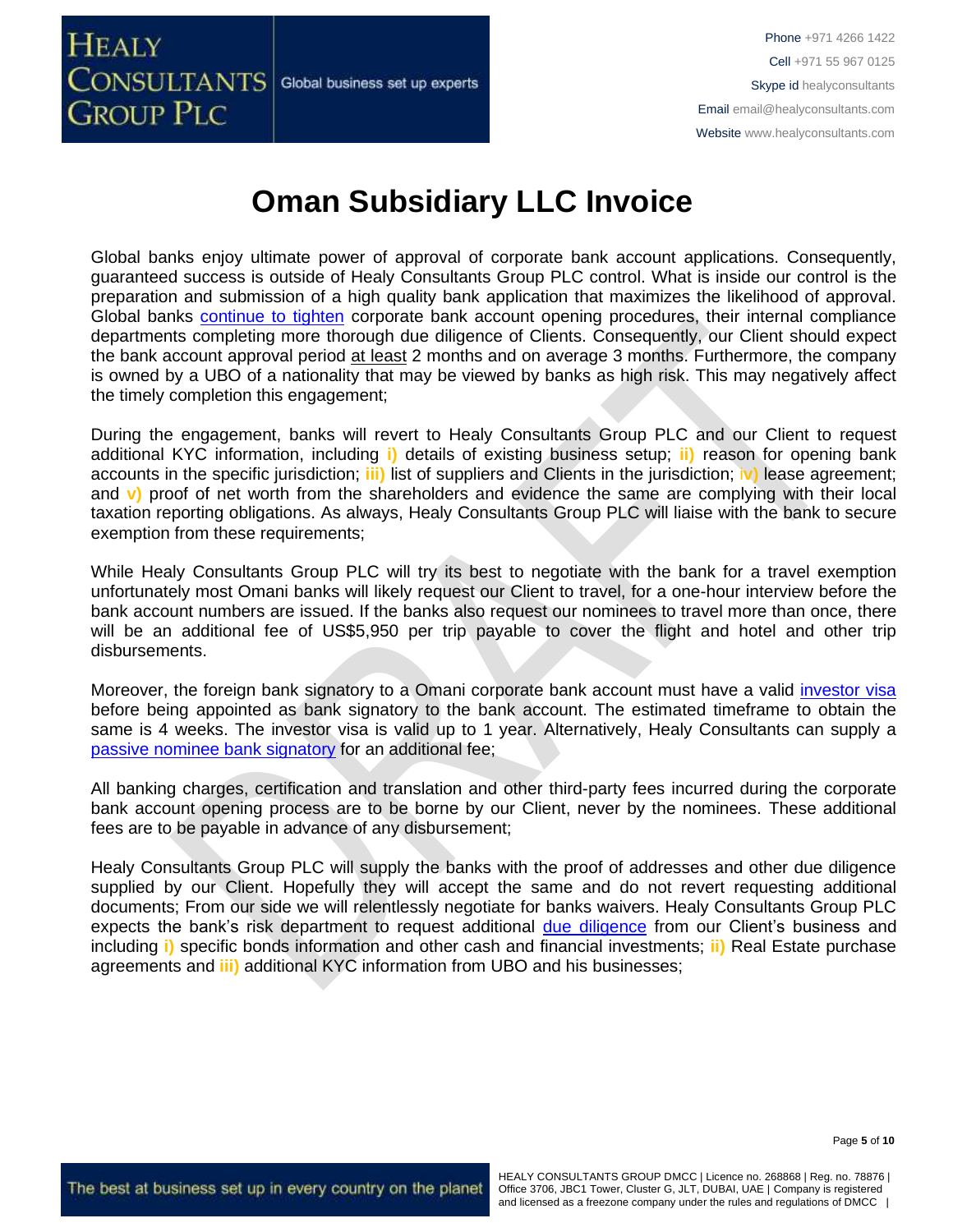### HEALY **CONSULTANTS** Global business set up experts **GROUP PLC**

# **Oman Subsidiary LLC Invoice**

- **6.** These Healy Consultants Group PLC project management fees relate to time and resources dedicated to:
	- **a.** thoroughly research and plan Oman business setup for our Client;
	- **b.** devising strategies to **i)** minimize the total engagement period **ii)** complete the engagement without our Client travelling and **iii)** ascertain the need for a specific regulatory license;
	- **c.** Negotiate with MOCI **i)** low level of share capital requirements and **ii)** avoid the need for Omani national nominee shareholder and/or director;
	- **d.** agreeing the optimum corporate structure with our Client;
	- **e.** submitting a high-quality company license application to the MOCI;
	- **f.** choosing the optimum regulatory license for our Client's business activities;
	- **g.** injecting the paid up share capital on our Client's behalf;
	- **h.** collating and supervising the legalisation and attestation and translation of Client documents;
	- **i.** weekly detailed engagement [status updates](http://www.healyconsultants.com/index-important-links/weekly-engagement-status-email/) to our Client and weekly Friday conference calls;
	- **j.** payment of retainer fees to multiple local lawyers and accountants;
	- **k.** ensuring our Client complies with local regulations and legally owns and controls the new entity;
	- **l.** ascertain the specific accounting, tax, legal and compliance considerations;
	- **m.** finding solutions to [challenges that occur](http://www.healyconsultants.com/engagement-project-management/) throughout the engagement;
	- **n.** determining the local and international tax obligations of the new entity, including corporate income tax, payroll taxes, withholding tax and sales taxes
- **7.** For an active trading company, these [accounting,](http://www.healyconsultants.com/oman-company-registration/accounting-legal/) audit and tax fees are an estimate of Healy Consultants Group PLC fees to efficiently and effectively discharge your annual company accounting, audit and tax obligations. Following receipt of a set of draft accounting numbers from your company, Healy Consultants will more accurately advise accounting, audit and tax fees. For a dormant company, Healy Consultants Group PLC fees are only US\$ 950;

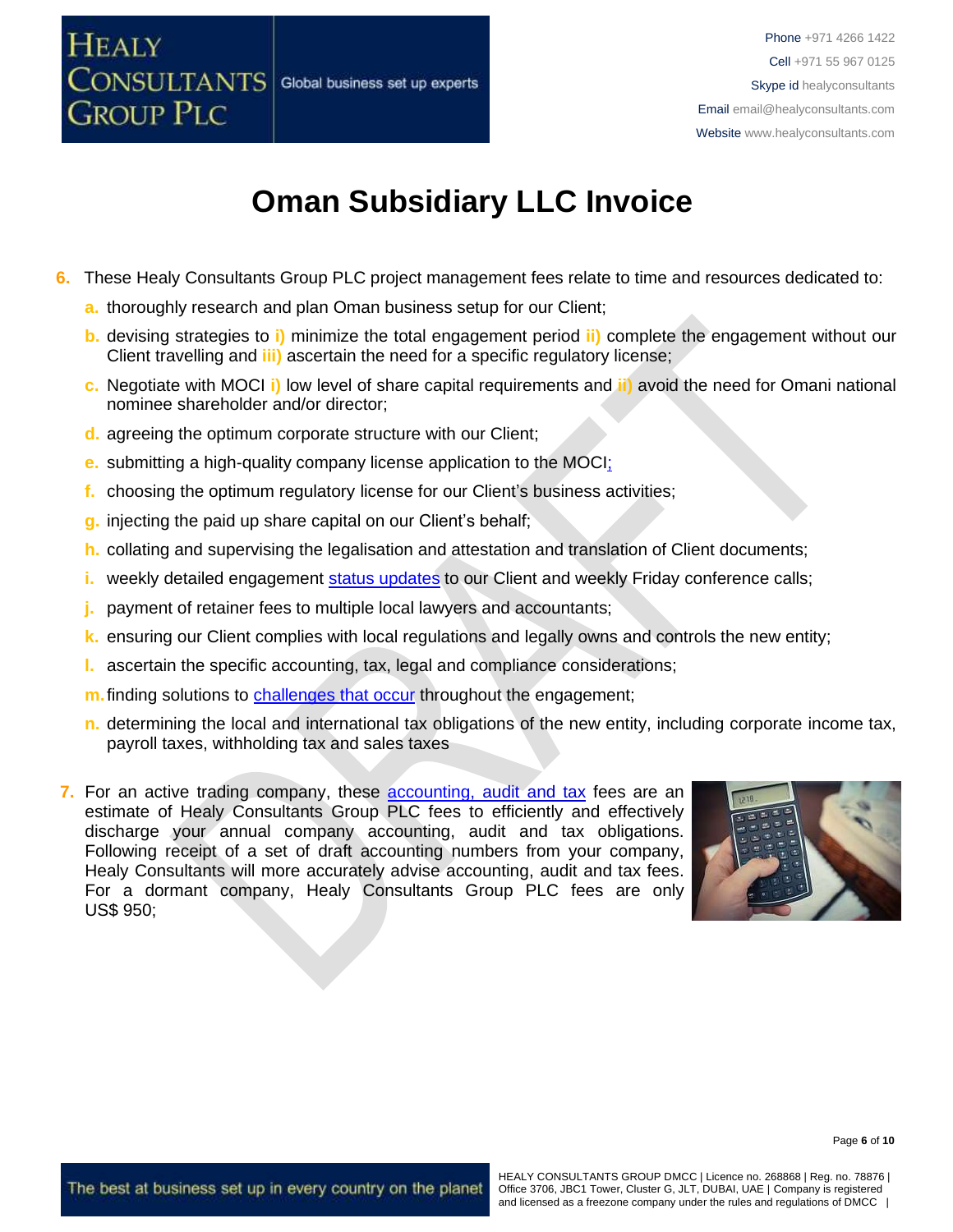

- **8.** All fees quoted in this invoice correspond to fees quoted [on Healy Consultants' website.](http://www.healyconsultants.com/company-registration-fees/) Please review this invoice carefully to identify errors. During the rush of the business day, it is possible that Healy Consultants inadvertently made fee calculation errors, typing errors or omitted services or omitted historic fee payments from Clients. In the unfortunate event you identify invoice errors, please revert to me directly re the same. I apologize in advance if I or my staff made invoice errors. In accordance with the [UAE VAT law,](https://www.tax.gov.ae/legislation.aspx) Healy Consultants Group DMCC will impose 5% VAT on all invoices issued to UAE based clients, where applicable, with effect from 1 January 2018;
- **9.** Assuming our Clients re-engage Healy Consultants Group PLC in year 2, this fee is an estimate of the fees payable next year, 12 months after the date of company registration;
- **10.** The fees quoted in this invoice are a prediction of the fees required to efficiently and effectively complete this engagement in a timely manner. If during the engagement Healy Consultants realizes that the project is more complex than anticipated, requiring a large additional investment of time, my Firm will revert to request additional fees. If Healy Consultants Group PLC completes the engagement faster and more easily than expected, Healy Consultants is happy to refund some fees to our Client;
- **11.** Engage Healy Consultants to project [manage](http://www.healyconsultants.com/project-manage-engagements/) business set up in every country on the planet. We are the best in the [world](http://www.healyconsultants.com/best-in-the-world/) at what we do, timely completing [the A to Z](http://www.healyconsultants.com/a-to-z-of-business-set-up/) of every country engagement;
- **12.** In accordance with [The New Commercial Companies Law 2019,](http://mola.gov.om/eng/legislation/decrees/details.aspx?Id=548&type=L) there is no minimum share capital required for an limited liability company;
- **13.** In accordance with the [The Commercial Companies Law no. 4/1974,](http://images.mofcom.gov.cn/om/table/gsf.pdf) each Oman LLC must have at least one individual shareholder ordinarily resident in Oman, holding at least 30% of the company shares. If our Client requires nominee services, Healy Consultants Group PLC will be pleased to assist. Our fee for a country resident director or shareholder amounts to US\$14,600 per annum;
- **14.** It is compulsory for every Oman LLC to appoint a Public Relations Officer (PRO) in Oman. To minimize complexity and costs, Healy Consultants Group PLC recommends our Client appoint an existing Oman staff member already in Oman. Monthly responsibilities of the PRO include **i)** liaison with Ministry of Manpower Oman and **ii)** applying for business visas

If your Firm requires a professional passive nominee Public Relations Officer from Healy Consultants Group PLC, our one-time fee amounts to US\$950. The monthly PRO salary thereafter will be paid independently and directly to that nominee PRO. An estimate of such a monthly salary will be US\$1,100;

**15.** It is important our Clients are aware of their personal and corporate tax obligations in their country of residence and domicile. Let us know if you need Healy Consultants help to clarify your local and international annual tax reporting obligations;

Page **7** of **10**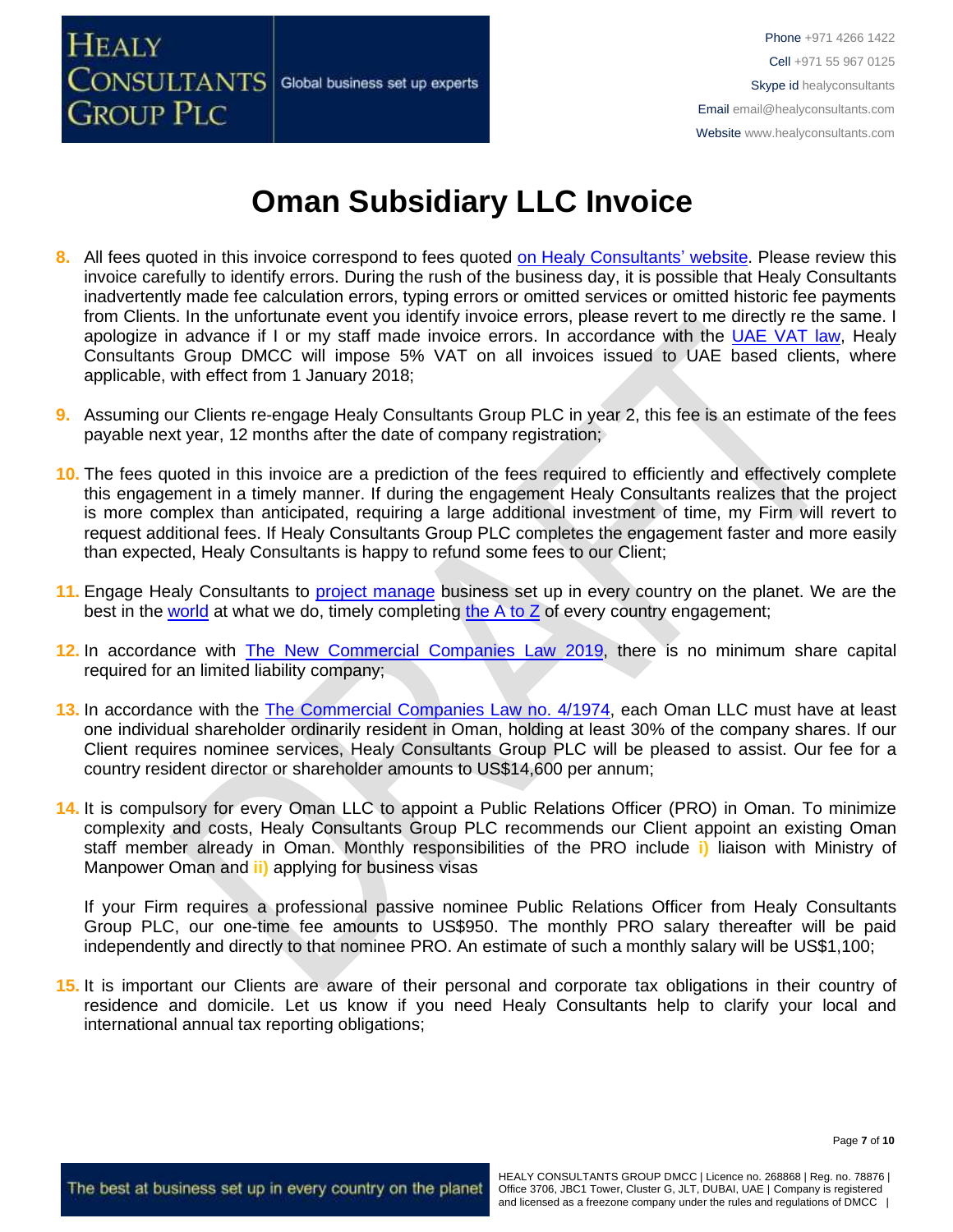

16.If our Client and Healy Consultants Group PLC properly plan this engagement, our Clients' will *not* have to travel during this engagement. Healy Consultants Group PLC will efficiently and effectively complete company registration and corporate bank account opening in a timely manner without our Client presence. Instead, our Client will need to **i)** sign and get documents legalized in the embassy in their country of origin and **ii)** courier the originals to Healy Consultants office;



**17.** During the engagement, shareholders and directors documents may need to be translated into the local Arabic language before the Government and Bank approves company registration and corporate bank account opening respectively. Consequently, our Client should budget for possible additional translation and embassy atestation fees. Either our Client or Healy Consultants can complete this administrative task;

As always, Healy Consultants will negotiate with all third parties to eliminate or reduce additonal engagement costs. For transparency purposes, all third party fee payments will be supported by original receipts and invoices. Examples of possible third party payments include **i)** embassy fees **ii)** notary public costs **iii)** official translator fees;

- **18.** Depending on our Client's business and nationality, the Oman Government may require a special regulatory license to carry on your business in the country. Healy Consultants Group PLC will assist our Client secure license approval; there may be additional engagement fees. However, the Government enjoys ultimate power of approval of company registrations and business licenses;
- **19.** If our Client requires non-resident nominee shareholder and director services [\(click link\),](http://www.healyconsultants.com/corporate-outsourcing-services/nominee-shareholders-directors/) Healy Consultants Group PLC will be pleased to assist. Our fee for professional, passive nominee non-resident corporate shareholder amounts to US\$2,100 per annum. Our fee to be both non-resident nominee director and shareholder amounts to US\$6,600 per annum. Being the sole shareholders and sole director of a Client's company exposes Healy Consultants to reputation, litigation and financial risk;
- **20.** If required, Healy Consultants Group PLC will be pleased to assist your firm to secure employee [visa](http://www.healyconsultants.com/oman-company-registration/formation-support-services/) approvals. Our fee is US\$4,950 for the first employee, US\$3,950 for the second employee, US\$2,950 per employee thereafter. Our employee visa fees includes preparation of a quality visa application and submitting to the correct Government immigration officers. The Government enjoys ultimate power of approval of visa applications. Consequently, guaranteed success is outside of Healy Consultants Group PLC' control. What is inside our control is the preparation and submission of a high quality immigration visa application that maximizes the likelihood of visa approval;
- **21.** Monthly, quarterly and mid-year Government tax obligations include monthly and quarterly payroll reporting, VAT and corporation tax return filing. If you need our help, Healy Consultants Group PLC can complete monthly Government reporting for a monthly fee of US\$860. Healy Consultants Group PLC monthly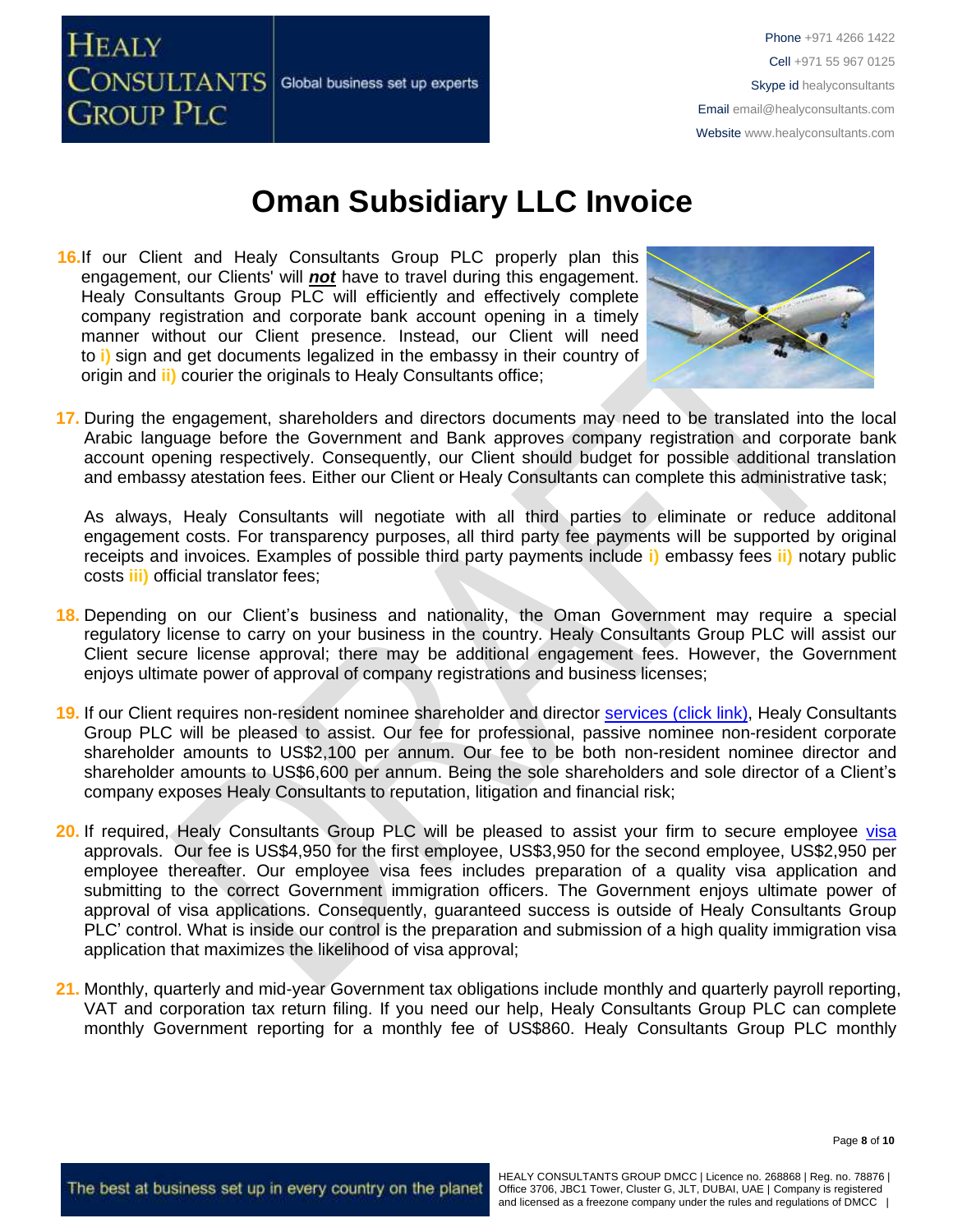

support will include **i)** receive in dropbox the monthly invoices from our client **ii)** label monthly bank statement transactions **iii)** preparation and submission of VAT returns and iv) submission of monthly employee payroll reporting;

- **22.** Some of our Clients' require an [immediate country solution.](http://www.healyconsultants.com/turnkey-solutions/) With this strategy, within a day Healy Consultants Group PLC can supply our Client **i)** an existing dormant Oman company number and **ii)** an already approved Oman corporate bank account number and **iii)** a business address. Turnkey solutions are attractive to those entrepreneurs who wish to immediately close a country deal, sign a contract or invoice a customer;
- 23. As stipulated on our **[business website](http://www.healyconsultants.com/)** and in section 3 of our engagement letter, Healy Consultants will only commence the engagement following **i)** settlement of our fees and **ii)** completion and signing of our legal engagement letter;
- **24.** Healy Consultants Group PLC will only incorporate your company after 75% of [due diligence](http://www.healyconsultants.com/due-diligence/)  [documentation](http://www.healyconsultants.com/due-diligence/) is received by email. Healy Consultants will only open a corporate bank account after 100% of the Client's original due diligence documentation is received by courier;
- **25.** During the annual renewal engagement with our Client, our in-house [Legal and Compliance Department](http://www.healyconsultants.com/about-us/key-personnel/cai-xin-profile/)  [\(click link\)](http://www.healyconsultants.com/about-us/key-personnel/cai-xin-profile/) reviews the quality and completeness of our Client file. Consequently, Healy Consultants Group PLC may revert to our Client to ask for more up to date [due diligence documentation;](http://www.healyconsultants.com/due-diligence/)
- **26.** To assist our Clients to minimize foreign exchange costs, we offer the payment in SG\$, Euro, Pounds or US\$. Kindly let me know in which currency your Firm prefers to settle our fees and I will send an updated invoice, thank you;
- 27. Some of our Clients' engage Healy Consultants Group PLC to [recruit \(click link\)](http://www.healyconsultants.com/corporate-outsourcing-services/how-we-help-our-clients-recruit-quality-employees/) local employees. We have a lot of experience in this area and we are quite skilled at securing quality candidates for our Clients';

Page **9** of **10**

The best at business set up in every country on the planet